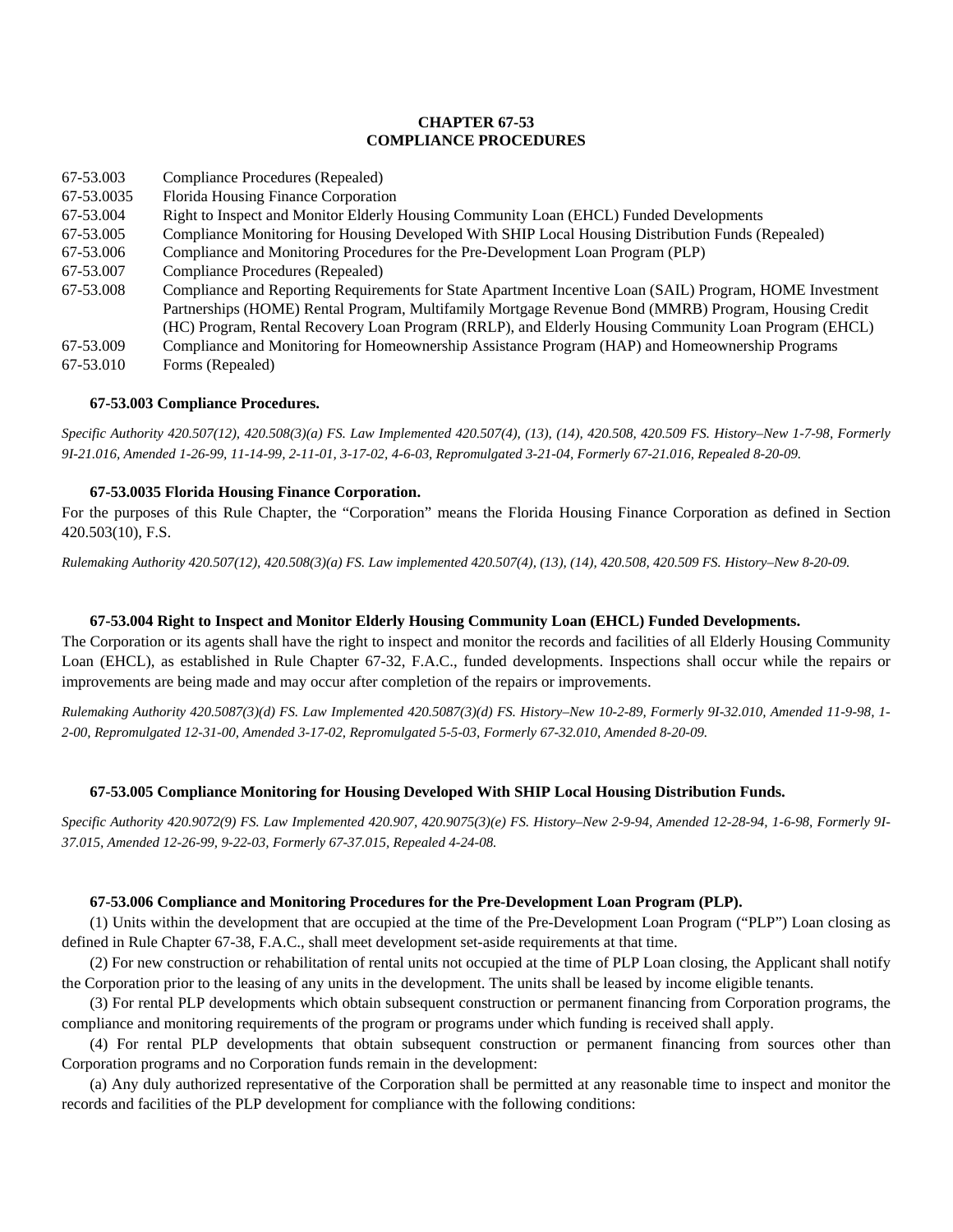1. For home ownership PLP developments: The Corporation and or its representative shall perform an initial review to determine home buyer eligibility and verify permanent residency.

2. For multifamily rental PLP developments: The Corporation or its representative shall monitor tenant records and facilities for compliance during the Compliance Period with the following conditions:

a. All tenant records shall be maintained by the Applicant within 50 miles of the PLP development site.

b. The Corporation or its representative shall conduct on-site PLP development inspections at least annually.

c. The Corporation must approve the Applicant's selection of a management company prior to the company assuming responsibility for the PLP development based upon the following criteria:

(i) Review of the company information including key management personnel, management experience and procedures;

(ii) Review of company forms such as application for apartment residence, income verification forms, lease, etc.;

(iii) Key management company representative attendance at a Corporation compliance workshop; and

(iv) A meeting between Corporation compliance staff and the key management company representative after the compliance workshop.

(b) The Applicant or an authorized representative, if any, shall attend a compliance training workshop or meet with a representative from the Corporation or the monitoring agent for a compliance training conference prior to initial leasing of any units.

(c) The Applicant shall maintain complete and accurate income records pertaining to each tenant occupying a set-aside unit. Records for each occupied set-aside unit shall contain at least the following documentation:

1. The tenant's application which shall contain the name or names of each household member, employment and income information for each household member, and other information required by the Applicant;

2. A copy of the lease agreement listing the term of the tenancy and each tenant residing in the unit;

3. Verification of the income of each tenant as is acceptable to prove income under Section 8 of the U.S. Housing Act of 1937, as amended;

4. Information as to the assets owned by each tenant; and

5. Tenant Income Certification Form, TIC-1, Rev. 02/06, which is hereby incorporated by reference, for each tenant. For Developments participating in Section 8 and RD Programs, the HUD Forms 50058, 50059, RD (or FmHA) Form 1944-8, which are hereby incorporated by reference, may be used in lieu of TIC-1 as long as proper documentation is maintained in the tenant files.

(d) With respect to rental PLP developments, program reports shall be submitted as follows:

1. Initial program reports for rehabilitation/acquisition PLP developments with units occupied at the time of the execution of the Invitation to Participate shall be submitted at the time of execution of the Invitation to Participate.

2. Initial program reports shall be submitted for developments with no units occupied at the time of the closing of the PLP Loan within 10 days following the end of the calendar quarter during which the leasing of any unit within the PLP development occurred.

3. Subsequent program reports shall be submitted each year during the compliance period and are due on the dates assigned by the Corporation according to an alphabetical breakdown by property.

(5) For homeownership PLP developments, the initial sale of all units shall be to income eligible purchasers.

*Rulemaking Authority 420.528 FS. Law Implemented 420.528 FS. History–New 1-16-96, Formerly 9I-38.0145, Amended 3-26-98, 7-17-00, 7-21- 03, Formerly 67-38.0145, Amended 8-20-09.* 

#### **67-53.007 Compliance Procedures.**

*Rulemaking Authority 420.507 FS. Law Implemented 420.5087 FS., Chapter 93-186, Laws of Florida. History–New 1-25-94, Formerly 9I-43.011, 67-43.011, Repealed 8-20-09.* 

# **67-53.008 Compliance and Reporting Requirements for State Apartment Incentive Loan (SAIL) Program, HOME Investment Partnerships (HOME) Rental Program, Multifamily Mortgage Revenue Bond (MMRB) Program, Housing Credit (HC) Program, Rental Recovery Loan Program (RRLP), and Elderly Housing Community Loan (EHCL) Program.**

(1) The Corporation shall monitor compliance of all terms and conditions of the Loans and of regulatory agreements, which regulatory agreements shall be recorded in the public records of the county wherein the development is located. Violation of any term or condition of the documents evidencing or securing the Loans shall constitute a default during the term of the Loans. The Corporation shall take legal action to effect compliance if a violation of any term or condition relative to the set-aside of units for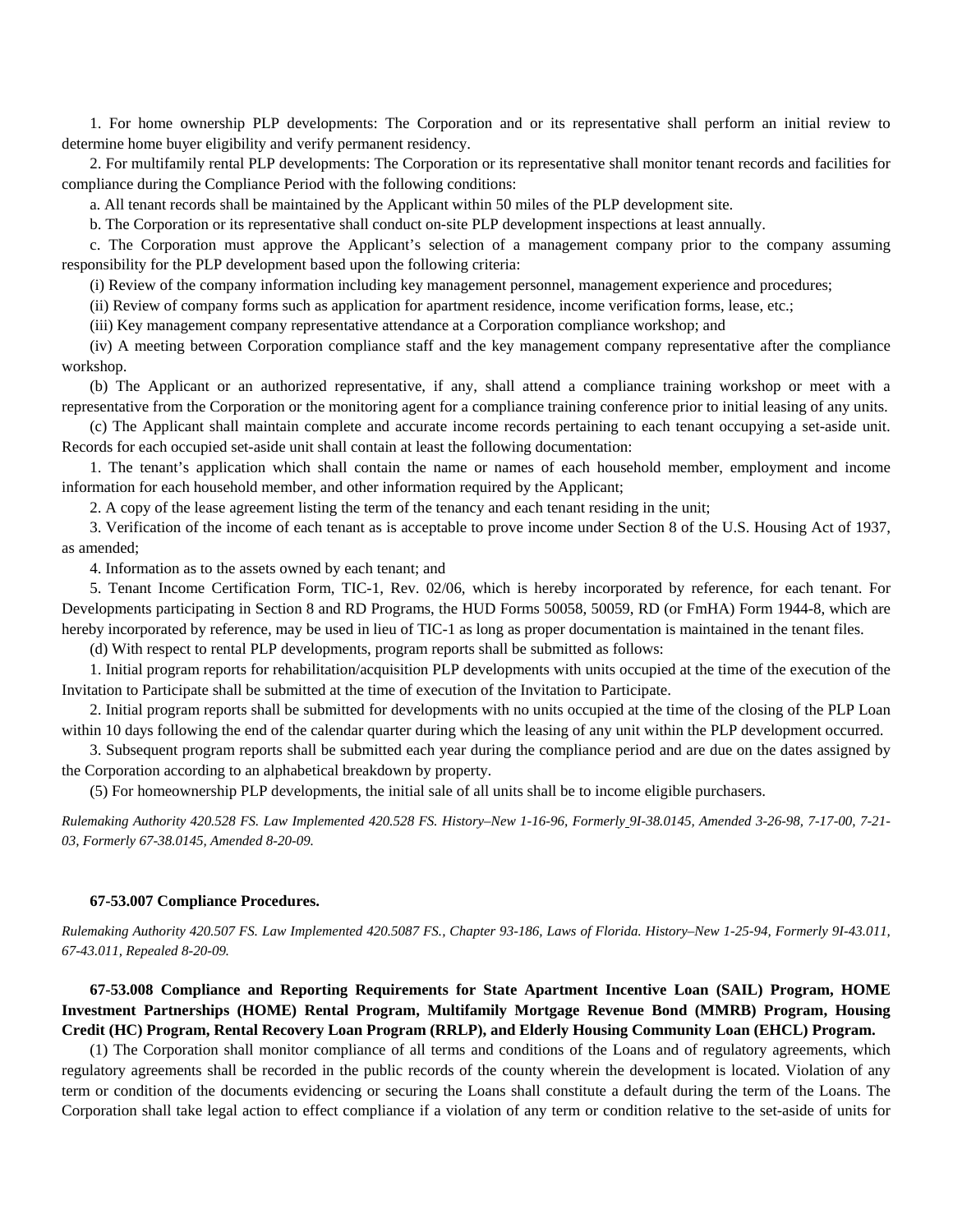qualified households is discovered during the course of compliance monitoring or by any other means. Any duly authorized representative of the Corporation shall be permitted at any time during normal business hours to inspect and monitor the construction or rehabilitation of any development that has received funding from the Corporation. Any duly authorized representative of the Corporation or the Treasury shall be permitted at any time during normal business hours to inspect and monitor development and resident records and facilities. All resident records shall be maintained by the owner of the development within 50 miles of the development site.

(2) On-site inspections for Housing Credit ("HC") developments, as defined in Rule Chapter 67-48, F.A.C.:

(a) An authorized representative of the Corporation will, at the Applicant's expense, conduct four on-site construction inspections during the construction or rehabilitation of any competitive HC development. Any required re-inspection due to a finding of non-compliance will be at the Applicant's expense.

(b) An authorized representative of the Corporation will, at the Applicant's expense, conduct a minimum of one on-site construction inspection of a non-competitive HC development which has not received any other Corporation financing. Any required re-inspection due to a finding of non-compliance will be at the Applicant's expense.

(3) For programs other than EHCL, the Corporation or its representative shall conduct a management review and physical inspection of each development at a minimum of every three years, with a typical frequency of annual reviews, to inspect and monitor development and resident records, units, and facilities.

(4) The Corporation must approve the selection or replacement of a management company prior to such company assuming responsibility for the development, using the following criteria:

(a) Review of company information including key management personnel, management experience and procedures;

(b) Review of company forms such as application for apartment residence, income verification forms, lease, etc.;

(c) Key management company representatives attendance at a Corporation compliance workshop; and

(d) A meeting between Corporation compliance staff and the key management company representative.

(5) The Corporation will document approval of the management company to the owner of the development after successful completion of items  $(4)(a)-(d)$ .

(6) The owner of the development shall maintain complete and accurate income records pertaining to each resident occupying a Low-Income or Very Low-Income unit. Records for each occupied Low-Income or Very Low-Income unit shall contain the following documentation:

(a) The resident's rental application containing the name or names of each household member, employment and income information for each household member, and other information required by the owner of the development;

(b) An executed lease agreement listing the term of the tenancy and all of the residents residing in the unit;

(c) Verification of the income of each resident as is acceptable to prove income under Section 8 of the United States Housing Act of 1937, as in effect on the date of this rule chapter;

(d) Information as to the assets owned by each resident; and

(e) TIC-1 for each resident.

(7) The Applicant shall submit Program Reports pursuant to the following:

(a) For those developments receiving competitive HC, the initial Florida Housing Finance Corporation Program Report, PR-1, Rev. 01/09, which is hereby incorporated by reference, shall be shall be prepared as of the last day of the calendar month during which execution of the Carryover (as defined in Rule Chapter 67-48, F.A.C.) allocation agreement occurred, if the development is occupied; or the rental of the initial unit in the development occurred, whichever is. For those developments receiving an allocation of non-competitive HC without any Corporation-issued loans, the initial PR-1 shall be prepared as of the last day of the calendar month during which final housing credit allocation occurred. Subsequent PR-1's shall be prepared as of the last day of the calendar month. PR-1's are due no later than the 15th of each month throughout the regulatory period. Annually, on dates assigned by the Corporation. The monitoring agent's copy of each PR-1 shall be accompanied by TIC-1 copies for ten (10) percent of the executed TIC-1's that were effective during the reporting year. The Annual Owner's Certificate (AOC) of Housing Credit Program Compliance, Rev. 1-2009, AOC-1, which is hereby incorporated by reference, shall be signed by the owner of the HC development, certifying that for the preceding 12 month period the HC development met its Housing Credit set-aside requirements (to be sent to the Corporation only). Forms PR-1 and AOC-1 shall be provided by the Corporation and shall be submitted for all HC developments receiving Housing Credit Allocations since January 1, 1990.

(b) The failure of the initial or any subsequent HC Program Reports to confirm compliance as required in paragraph (a) above,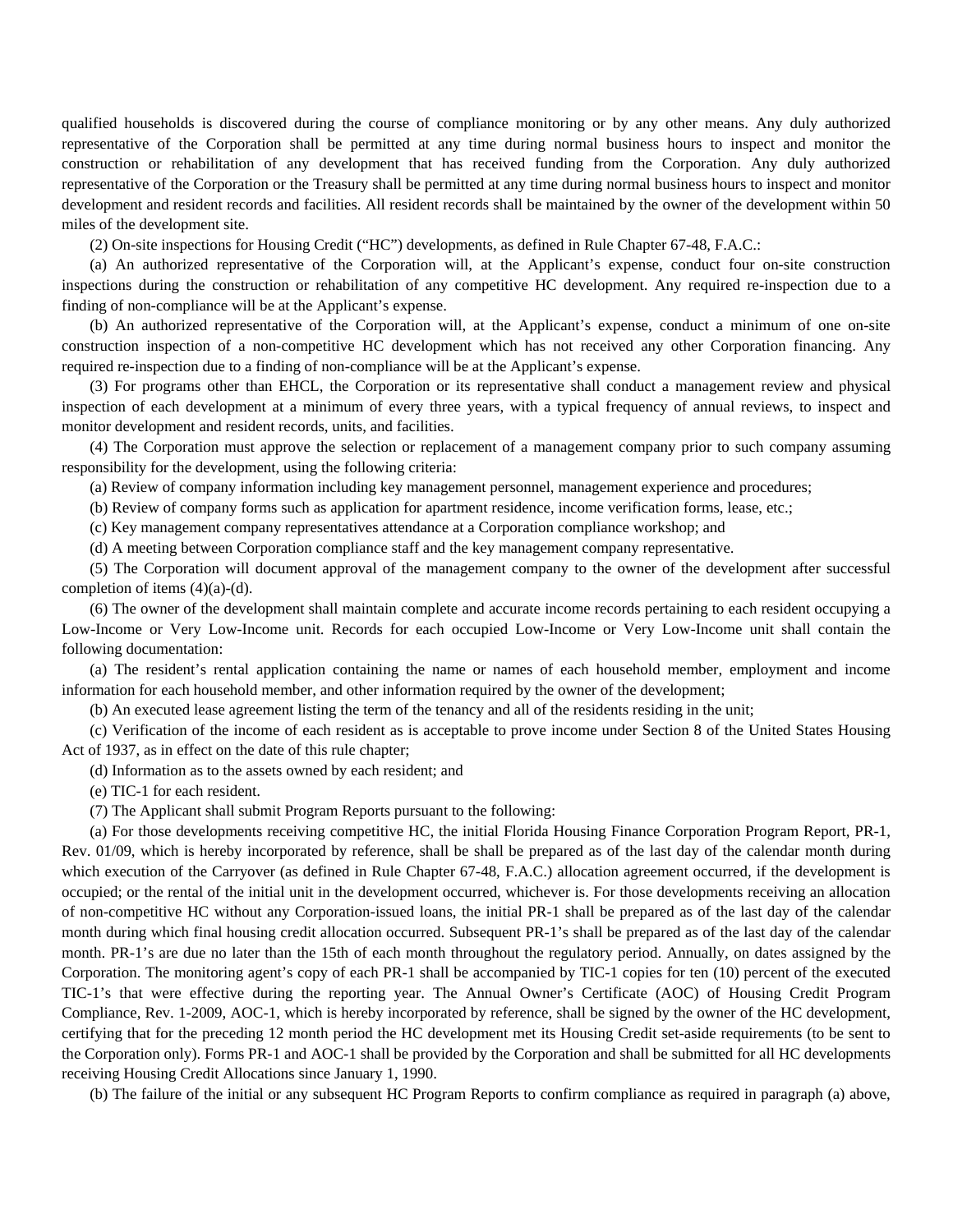shall, upon written notice of such failure from the Corporation or its agent to the Applicant, require correction of the failure within 90 days of such written notice. This shall be deemed the "correction period." During the correction period:

1. An Applicant may request a 60-day extension of the correction period by submitting a written request to the Corporation's Compliance Monitoring Administrator. Such written request must be received by the Corporation's Compliance Monitoring Administrator at least 7 days prior to the expiration of the correction period.

2. The corporation shall consider the nature of the failure of compliance and the Applicant's past compliance history in determining whether to grant a 60-day extension of the correction period. The HC development shall not be deemed non-compliant prior to the expiration of the correction period, unless otherwise required by 26 CFR 1.42-5. If the failure to comply is not, however, corrected within the correction period, or any extension of the correction period, such HC development shall then be deemed to be in non-compliance and be reported to the Board.

(8) For HOME Investment Partnerships ("HOME") Rental Program, as defined in Rule Chapter 67-48, F.A.C., the initial PR-1 shall be prepared as of the last day of the calendar month during which the loan closing occurred, if the development is occupied;, or the rental of the initial unit in the development occurred, whichever is later. Subsequent PR-1's shall be prepared as of the last day of each calendar month. PR-1's are due no later than the 15th of each month throughout the regulatory period. Annually, on dates assigned by the Corporation, the monitoring agent's copy of each PR-1 shall be accompanied by TIC-1 copies for ten (10) percent of the executed TIC-1's that were effective during the reporting year. PR-1's shall confirm compliance as follows:

(a) If the Development is occupied at loan closing, the initial PR-1 and all subsequent PR-1 shall confirm compliance with the set-aside requirements and other development requirements, if any, as set forth in the LURA.

(b) If the development is occupied at loan closing, compliance with the set-aside requirements and other development requirements, if any, as set forth in the LURA, shall be confirmed by the first PR-1 submitted 12 months following the expiration of the last then-existing tenant lease, without regard to any extension of the term of any then-existing tenant lease. The calculation of the above 12-month period shall begin with the date of the HOME loan closing.

(c) The failure of the initial or any subsequent PR-1 to confirm compliance as required in this subsection, shall, upon written notice of such failure from the Corporation or its agent to the borrower, require correction of the failure within 90 days of such written notice. This shall be deemed the "correction period." During the correction period:

1. A borrower may request a 60-day extension of the correction period by submitting a written request to the Corporation's Compliance Monitoring Administrator. Such written request must be received by the Corporation's Compliance Monitoring Administrator at least 7 days prior to the expiration of the correction period.

2. The Corporation shall consider the nature of the failure of compliance and the borrower's past compliance history in determining whether to grant a 60-day extension of the correction period. The development shall not be deemed non-compliant prior to the expiration of the correction period. If the failure to comply is not, however, corrected within the correction period, or any extension of the correction period, such development shall then be deemed to be in non-compliance and be reported to the Board.

(9) For State Apartment Incentive Loan ("SAIL") Program developments, as defined in Rule Chapter 67-48, F.A.C. and Rental Recovery Loan Program ("RRLP") as established in Rules 67ER06-13 through 67ER06-24 and 67ER06-25 through 67ER06-41 the initial PR-1 shall be prepared as of the last day of the calendar month during which loan closing occurred, if the SAIL or RRLP development is occupied; or the rental of the initial unit occurred, whichever is later. Subsequent PR-1's shall be prepared as of the last day of each calendar month. PR-1's are due no later than the 15th of each month throughout the regulatory period. Annually, on dates assigned by the Corporation, the monitoring agent's copy of each PR-1 shall be accompanied by TIC-1 copies for ten (10) percent of the executed TIC-1's that were effective during the reporting year. PR-1's shall confirm compliance as follows:

(a) If the development is not occupied at loan closing, the initial PR-1 and all subsequent PR-1's shall confirm compliance with the set-aside requirements and other development requirements, if any, as set forth in the regulatory agreement.

(b) If the SAIL or RRLP development is occupied at the time of loan closing, compliance with the set-aside requirements and other SAIL or RRLP development requirements, if any, as set forth in the regulatory agreement, shall be confirmed by the first PR-1 submitted 12 months following the expiration of the last then-existing tenant lease, without regard to any extension of the term of any then-existing tenant leases. The calculation of the above 12-month period shall begin with the date of the loan closing.

(c) The failure of the initial or any subsequent PR-1's to confirm compliance as required in this subsection, shall, upon written notice of such failure from the Corporation or its agent to the borrower, require correction of the failure within 90 days of such written notice. This shall be deemed the "correction period." During the correction period:

1. A borrower may request a 60-day extension of the correction period by submitting a written request to the Corporation's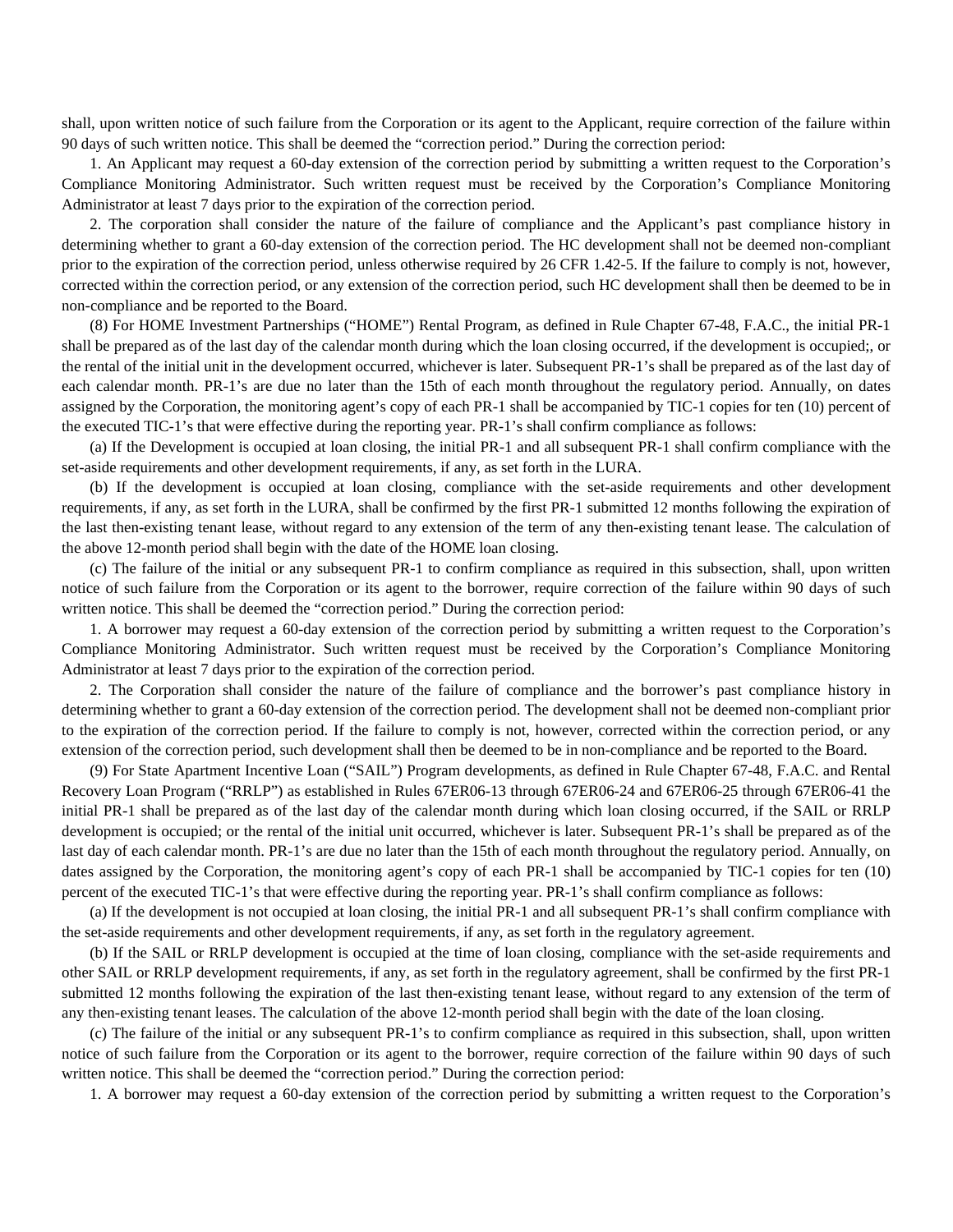Compliance Monitoring Administrator. Such written request must be received by the Corporation's Compliance Monitoring Administrator at least 7 days prior to the expiration of the correction period.

2. The Corporation shall consider the nature of the failure of compliance and the borrower's past compliance history in determining whether to grant a 60-day extension of the correction period. The SAIL or RRLP development shall not be deemed noncompliant prior to the expiration of the correction period. If the failure to comply is not, however, corrected within the correction period, or any extension of the correction period, such SAIL or RRLP development shall then be deemed to be in non-compliance and be reported to the Board.

(10) For those developments receiving Multifamily Mortgage Revenue Bond Program ("MMRB"), as defined in Rule Chapter 67-21, F.A.C., funds from the Corporation, the initial PR-1 shall be prepared as of the last day of the calendar month during which bond closing occurred, if the MMRB development is occupied; or rental of the initial unit in the development occurred, whichever is later. Subsequent PR-1's shall be prepared as of the last day of each calendar month. PR-1's are due no later than the 15th of each month throughout the regulatory period. The monitoring agent's and Trustee's copy of each PR-1 shall be accompanied by the certificate of continuing program compliance. Annually, on dates assigned by Corporation, the monitoring agent's and Trustee's copy of the PR-1 shall be accompanied by TIC-1 copies for ten (10) percent of the executed TIC's that were effective during the reporting year.

(a) The failure of the initial or any subsequent PR-1 to confirm compliance as required in this subsection, shall, upon written notice of such failure from the Corporation or its agent to the borrower, require correction of the failure within 90 days of such written notice. This shall be deemed the "correction period."

(b) During the correction period a borrower may request a 60-day extension of the correction period by submitting a written request to the Corporation's Compliance Monitoring Administrator. Such written request must be received by the Compliance Monitoring Administrator at least 7 days prior to the expiration of the correction period.

(c) The Corporation shall consider the nature of the failure of compliance and the borrower's past compliance history in determining whether to grant a 60-day extension of the correction period. The development shall not be deemed non-compliant prior to the expiration of the correction period. If the failure to comply is not, however, corrected within the correction period, or any extension of the correction period, such development shall then be deemed to be in non-compliance and be reported to the Board.

(11) HC developments shall submit copies of each building's completed IRS Low-Income Housing Credit Certification Form 8609, Rev. 12-2008, Part II – First-Year Certification, and Annual Statement for Low-Income Housing Credit Form 8609-A, Rev. 12-2008, for the first year housing credits are claimed to the Compliance Section of Florida Housing Finance Corporation. These forms are adopted and incorporated herein by reference and are due at the same time they are filed with the Internal Revenue Service. Form 8609 and Form 8609-A can be obtained from the Internal Revenue Service by calling 1(800) 829-4477. Additionally, correspondence shall accompany these forms which indicates the first taxable year in which the Housing Credits were claimed, the fiscal operating year for the property, and for each building that is (or will be) part of a multiple building project attach a statement containing the name and address of the project and each building in the project.

(12) Compliance monitoring for each program will begin:

(a) For the SAIL Program, regardless of whether the development also received an HC allocation, following the SAIL loan closing or, if the development is occupied, prior to the SAIL loan closing.

(b) For the HOME Program, regardless of whether the development also received an HC allocation, following the HOME loan closing or, if the development is occupied, prior to the HOME loan closing.

(c) For developments receiving an allocation of non-competitive HC without any Corporation-issued loans, following final housing credit allocation.

(d) For dDevelopments receiving competitive HC without any Corporation-issued loans, following execution of the Carryover allocation agreement.

(e) For MMRB, regardless of whether the developments also received an HC allocation, following the bond closing or, if the development is occupied, prior to the bond closing.

(13) Household Income Certification.

(a) SAIL, MMRB, RRLP and HC applicants shall initially certify that the household gross income, adjusted for family size, of each household occupying a unit set aside for Low-Income, Very Low-Income or Extremely Low-Income persons or households meets income requirements specified in Section  $142(d)(3)(B)$  of the Internal Revenue Code, which is adopted and incorporated herein by reference. Copies may be obtained by contacting the Corporation's Compliance Monitoring Administrator. The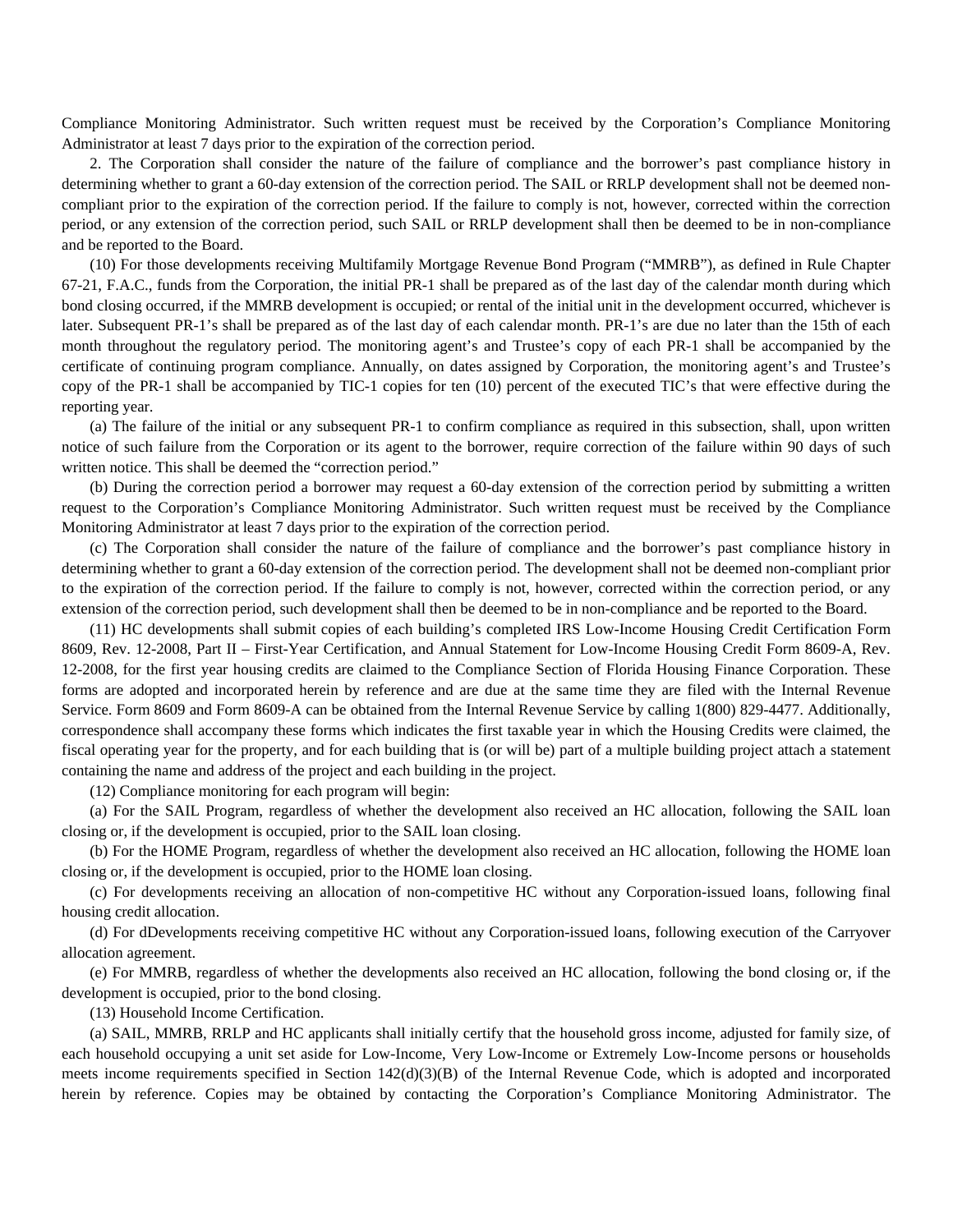determination of whether the income of a household occupying a unit in a development exceeds the applicable income limit shall be made at least annually on the basis of the current income of the household, except for any year if during such year no residential unit in the development is occupied by a new household whose income exceeds the applicable income limit. A development which certifies 100% of its units as low-income shall perform one annual income recertification effective upon the first anniversary of any household's move-in or initial certification. No additional income recertification shall be required by the Corporation. However, annual determination of student status shall be required for households comprised entirely of students. Should the annual income recertification of such households result in noncompliance with income occupancy requirements, the next available unit must be rented to a qualifying household in order to ensure continuing compliance of the development.

(b) HOME applicants shall initially certify that the household gross income, adjusted for family size, of each household occupying a unit set aside for Low-Income, Very Low-Income or Extremely Low-Income persons or households meets income requirements specified in the Code of Federal Regulations, Title 24, Section 92.203, which is adopted and incorporated herein by reference. Copies may be obtained by contacting the Corporation's Compliance Monitoring Administrator. The determination of whether the income of a household occupying a unit in a development exceeds the applicable income limit shall be made at least annually on the basis of the current income of the household, except for any year if during such year no residential unit in the development is occupied by a new household whose income exceeds the applicable income limit. A development which certifies 100% of its units as low-income shall perform one annual income recertification effective upon the first anniversary of any household's move-in or initial certification. Additional income recertification shall be performed as specified in the Code of Federal Regulations, Title 24, Section 92.252, which is adopted and incorporated herein by reference. Copies may be obtained by contacting the Corporation's Compliance Monitoring Administrator.

(14) Any Applicant obtaining funding from SAIL, RRLP, or supplemental loan, as established in Rule Chapter 67-48, F.A.C. ("Group 1 Applicants"), shall provide the Corporation with an audited financial statement and a fully completed and executed Financial Reporting Form (SR-1), Rev. 02/09, ("Form SR-1"), incorporated by reference, annually by its submission deadline to the Corporation's servicer. The submission deadline for Group 1 Applicants is May 31st of each year. A late fee of \$500 will be assessed by the Corporation to any Group 1 Applicant for failure to submit these documents by the submission deadline of each year. Group 1 Applicants shall complete all Parts (Parts 1-5) of Form SR-1 prior to its submission to the Corporation's servicer.

(15) Any Applicant obtaining funding from HOME, MMRB, HC or EHCL ("Group 2 Applicants") shall provide the Corporation with an audited financial statement and a fully completed and executed Form SR-1 annually by its submission deadline. The submission deadline for Group 2 Applicants is 120 days following their fiscal year end and shall be submitted to financial.reporting@floridahousing.org. A late fee of \$250 will be assessed by the Corporation to any Group 2 Applicant for failure to submit these documents by the submission deadline of each year. Group 2 Applicants shall complete only Parts 1, 2, and 5 of Form SR-1 prior to its submission.

(16) The initial submission of the audited financial statement and a fully completed and executed Form SR-1 will be due for all Applicants following the fiscal year which the first unit is occupied. For both Group 1 and Group 2 Applicants, the Submission Documents shall include the Form SR-1 in its electronic form as a Microsoft Excel spreadsheet. The audited financial statements are to be prepared in accordance with accounting principles generally accepted in the United States of America and audited in accordance with auditing standards generally accepted in the United States of America for the twelve (12) months ended December 31st and shall include:

- (a) Comparative Balance Sheet with prior year and current year balances;
- (b) Statement of revenue and expenses;
- (c) Statement of changes in fund balances or equity;
- (d) Statement of cash flows; and
- (b) Notes.

The Applicant shall furnish to the Corporation or its servicer, unaudited statements, certified by the Applicant's principal financial or accounting officer, covering such financial matters as the Corporation or its servicer may reasonably request, including monthly statements with respect to the development.

*Rulemaking Authority 420.507 FS. Law Implemented 420.5087, 420.5089, 420.5099 FS. History–New 7-22-96, Amended 12-23-96, 1-6-98, Formerly 9I-48.006, Amended 11-9-98, 2-24-00, 2-22-01, 3-17-02, 4-6-03, 3-21-04, Formerly 67-48.00, Amended 1-17-05, 8-20-09.*